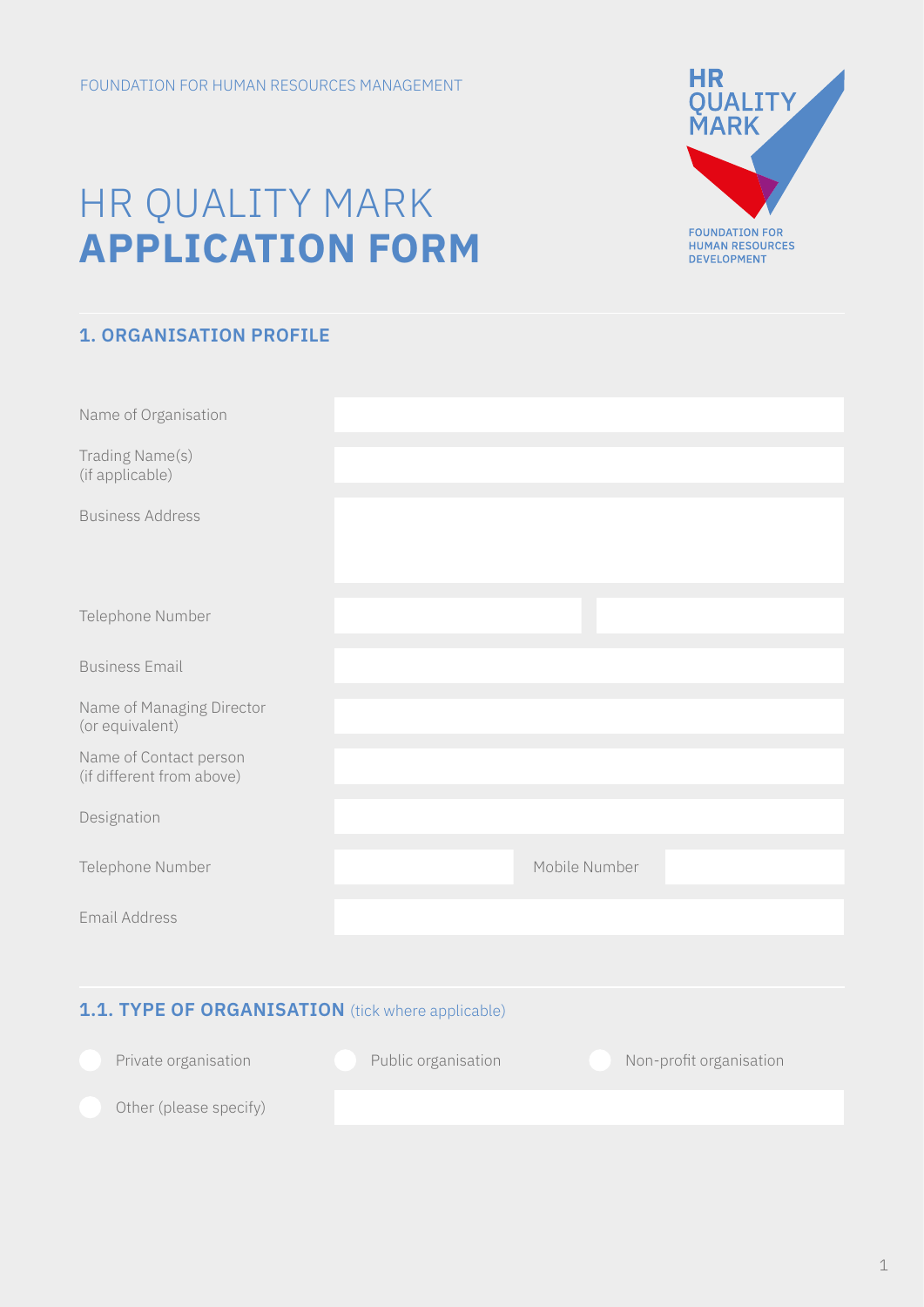## **1.2. TYPE OF SECTOR** (tick where applicable)



# **1.3 INDUSTRIAL RELATIONS**

Is the workforce within your organisation unionised?

Yes – All our workforce is unionised No – None of our employees are unionised

Partially – A specific grade/s of our workforce is unionised

# **2. ORGANISATION SIZE AND APPLICATION FEE excluding VAT** (Please tick)



\*If the organisation is already a FHRD member, this is not applicable.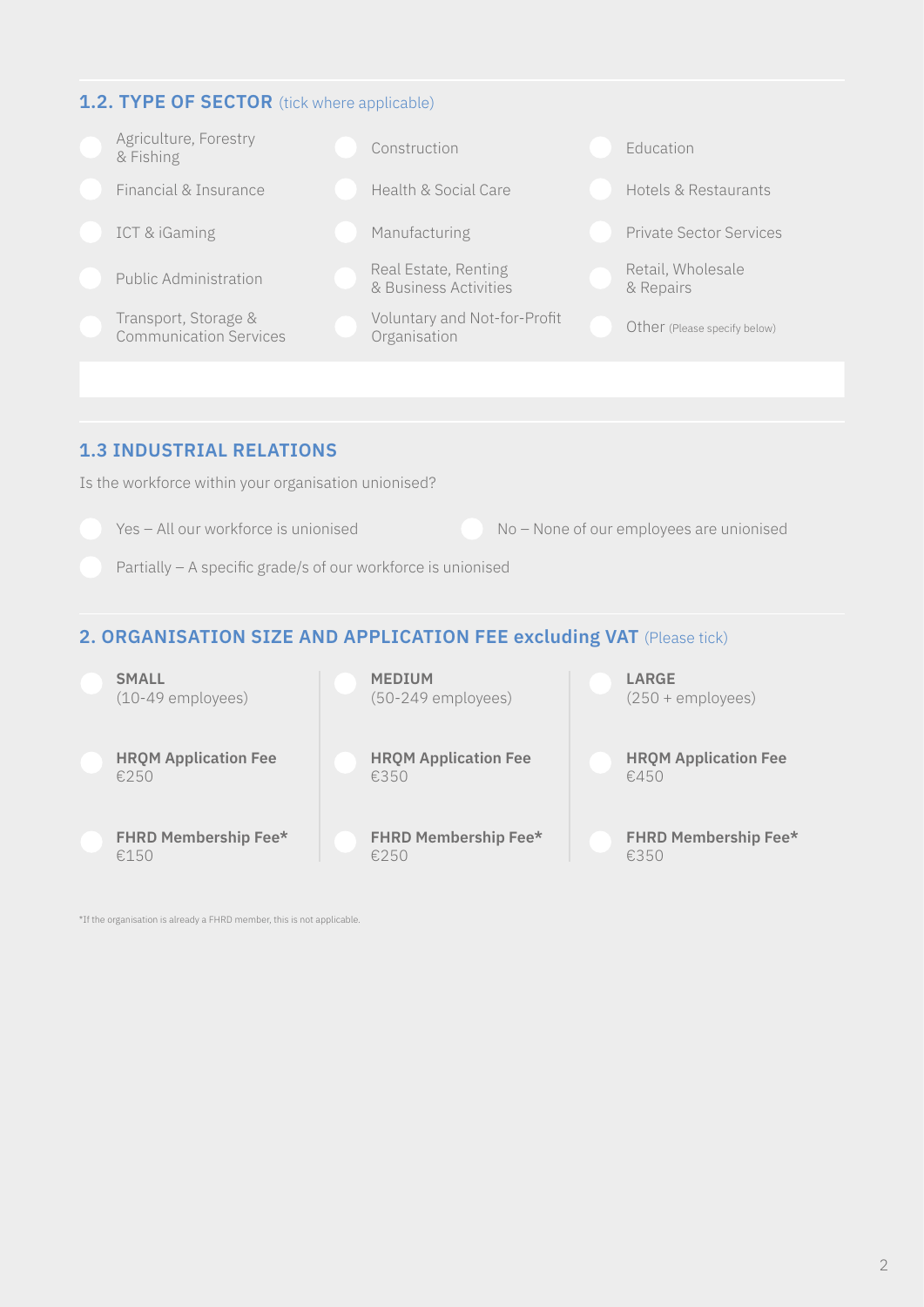# **3. ORGANISATION PREPARATION PRIOR TO THE ASSESSMENT**

Kindly complete the following HR questions and list any documentary evidence in the area provided.

|             |                                            | Overview (maximum of 350 words per question)                                                                                                                        |
|-------------|--------------------------------------------|---------------------------------------------------------------------------------------------------------------------------------------------------------------------|
| $\mathbf 1$ | <b>HR Policies and</b><br><b>Practices</b> | State your vision, mission and shared values (where applicable) together with an<br>outline of the HR Plan and the HR policies and procedures in your organisation. |
|             |                                            |                                                                                                                                                                     |
|             |                                            |                                                                                                                                                                     |
|             |                                            |                                                                                                                                                                     |
|             |                                            |                                                                                                                                                                     |
|             |                                            |                                                                                                                                                                     |
|             |                                            |                                                                                                                                                                     |
|             |                                            |                                                                                                                                                                     |
|             |                                            |                                                                                                                                                                     |

List any Documentary Evidence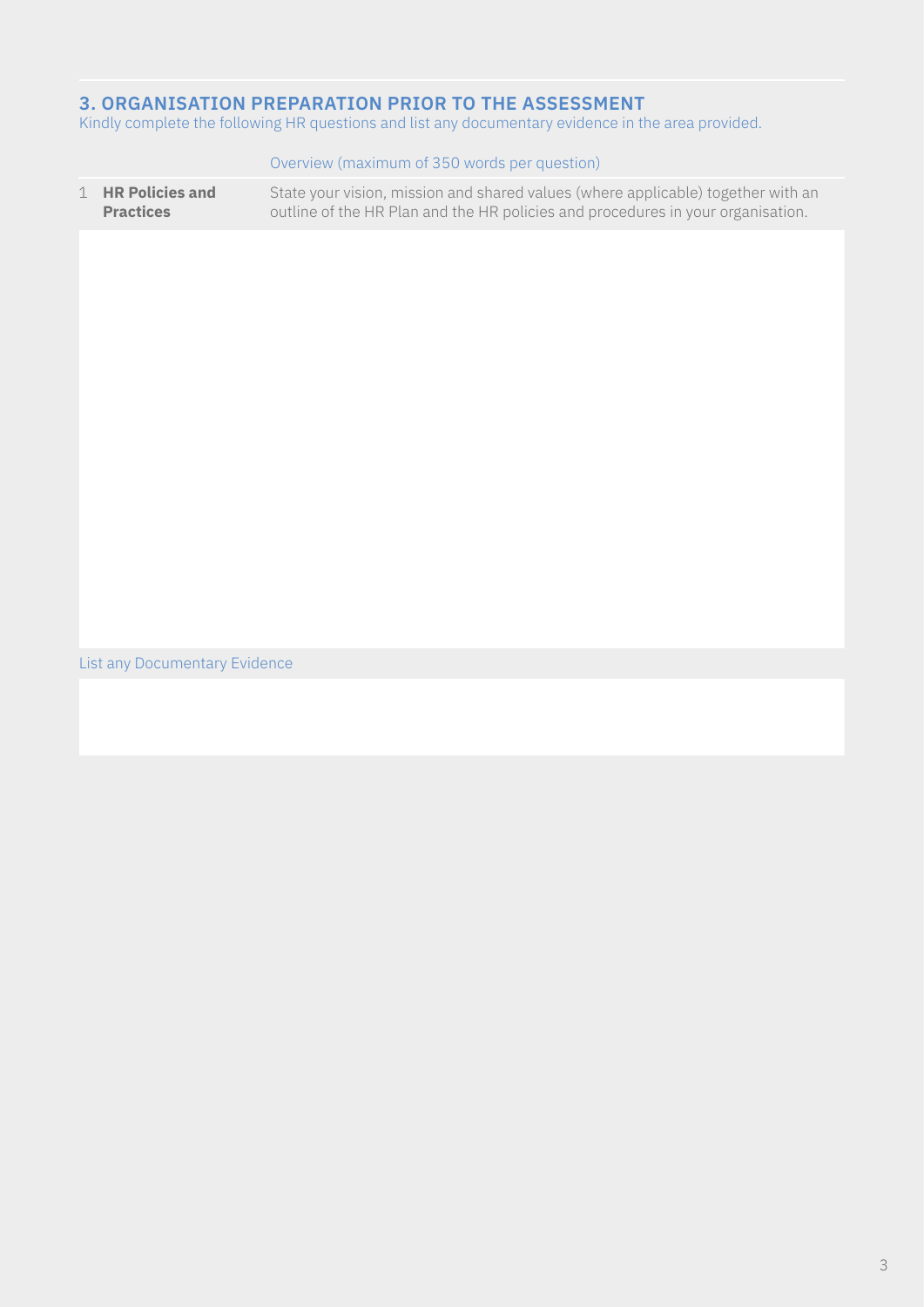| 2 Recruitment,<br><b>Selection and Talent</b><br><b>Management</b> | What is your recruitment and selection policy and what<br>procedure do you adopt when a vacancy arises? |
|--------------------------------------------------------------------|---------------------------------------------------------------------------------------------------------|
|                                                                    |                                                                                                         |
|                                                                    |                                                                                                         |
|                                                                    |                                                                                                         |
|                                                                    |                                                                                                         |

List any Documentary Evidence

3 **Compensation, benefits and total rewards**

How do you determine what compensation to pay your employees and how do they financially progress through the organisation?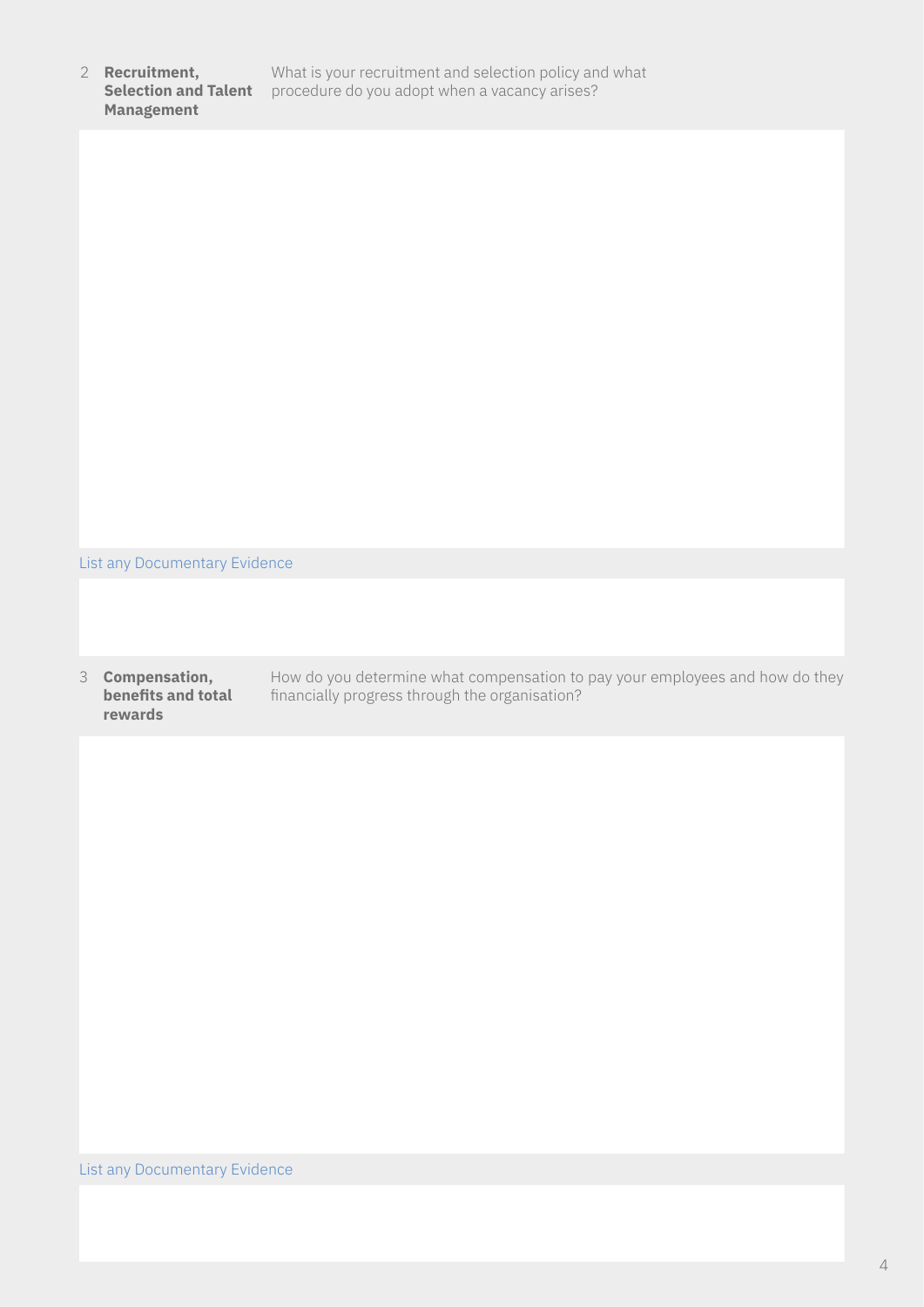#### 4 **Employment and Industrial Relations** What systems do you have in place to handle employee complaints? Briefly describe your employee disciplinary procedure.

List any Documentary Evidence

### 5 **Performance Management**

Describe your performance management system. Explain if the system is linked to financial rewards or not and the rationale behind this decision.

## List any Documentary Evidence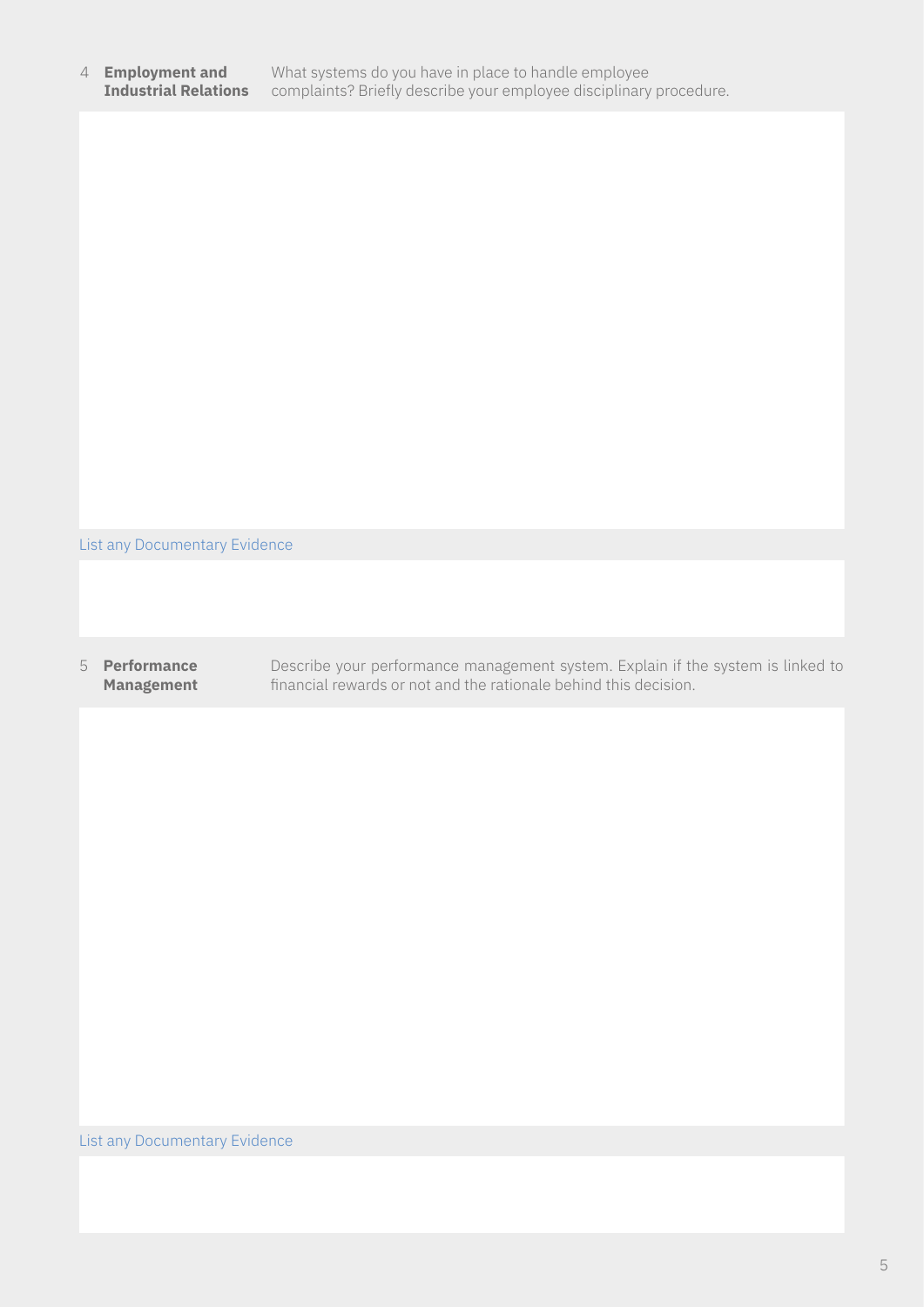#### 6 **Human Resources** Explain how your employee data is collected and how is data utilised. How is HR **Information systems** data translated into useful information for decision making?

List any Documentary Evidence

#### 7 **People Training and Development** Explain how your organisation identifies training and development needs. How is your training budget allocated?

List any Documentary Evidence